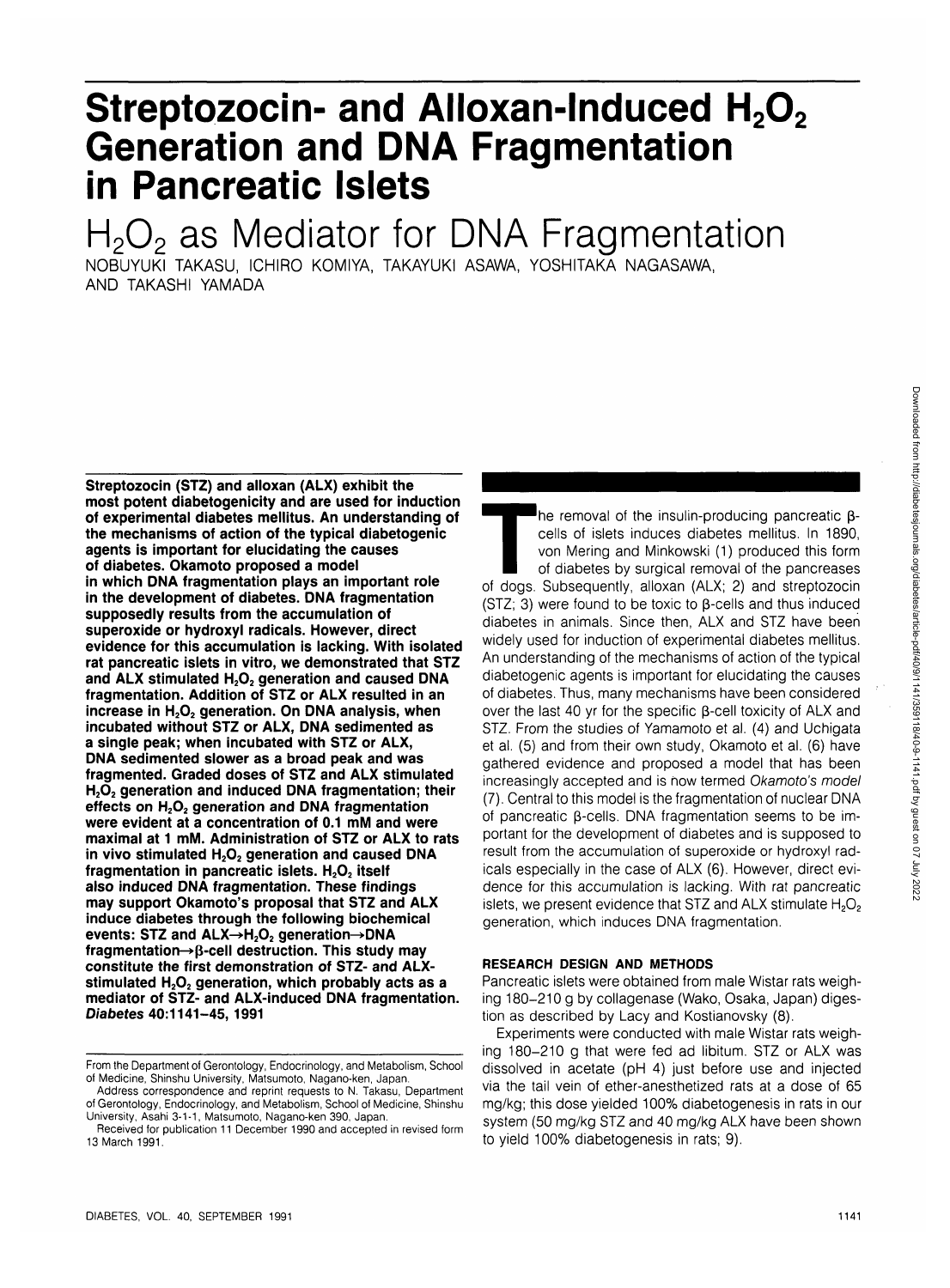# **H2O2 GENERATION AND DNA FRAGMENTATION**

H<sub>2</sub>O<sub>2</sub> generation was recorded continuously as described previously (10). This method utilizes the medium  $H_2O_2$  in the presence of exogenously added peroxidase to convert homovanillic acid to a fluorescent metabolite. The washed islets were suspended in Krebs-Ringer bicarbonate-20 mM HEPES buffer (pH 7.4) with 0.5% bovine serum albumin (BSA). The islet suspension (100 islets/0.5 ml) was transferred to a thermostatic quartz cuvette (37°C) for measurement of H<sub>2</sub>O<sub>2</sub> generation; the cuvette contained horseradish peroxidase (type II, final concn 0.1 mg/ml) and homovanillic acid (final concn  $0.44$  mM). H<sub>2</sub>O<sub>2</sub> generation was measured in a Hitachi F-4000 fluorometer (Tokyo). Fluorescence was recorded with excitation and emission wavelengths of 315 and 425 nm, respectively. The islet suspensions were stirred continuously. After reaching steady state, STZ or ALX was added to the cuvette with a microsyringe. The rates of STZor ALX-stimulated  $H_2O_2$  generation were obtained from the slopes after reaching steady state, calculated as the differences between STZ- or ALX-stimulated  $H_2O_2$  generation and basal (expressed as nmol • islet"<sup>1</sup> • min~1 ). Standard curves were produced from incubations in which the islets were replaced by known amounts of  $H_2O_2$ .

Density-gradient analysis of islet DNA was performed as previously stated (6). Batches of 100 islets were incubated at 37 $^{\circ}$ C in 200 µl Krebs-Ringer bicarbonate medium (pH 7.4) containing 5 mM sodium pyruvate, 5 mM sodium fumarate, 5 mM monosodium glutamate, 2 mg/ml BSA, and 2.8 mM glucose in an atmosphere of  $95\%$   $O_2/5\%$   $CO_2$ . After a 5-min preincubation, STZ, ALX, or  $H_2O_2$  was added to the medium,



FIG. 1. Effect of streptozocin (STZ) on H<sub>2</sub>O<sub>2</sub> generation in vitro. A: time course of STZ-stimulated H<sub>2</sub>O<sub>2</sub> generation. H<sub>2</sub>O<sub>2</sub> generation was **recorded continuously. Addition of 1 (7), 0.3 (2), 0.1 (3), and 0.05 mM (4) STZ (arrow) to pancreatic islet suspension resulted in linear** increase in H<sub>2</sub>O<sub>2</sub> generation with 1.5-min initial lag. When STZ was not added, basal H<sub>2</sub>O<sub>2</sub> generation increased slightly (5). Rates of H<sub>2</sub>O<sub>2</sub> **generation were obtained from linear slopes after reaching steady** states. Amounts of STZ-stimulated H<sub>2</sub>O<sub>2</sub> generation were differences **between STZ stimulated (7-4) and basal (5). B: effects of graded** doses of STZ on H<sub>2</sub>O<sub>2</sub> generation. Rates of STZ-stimulated H<sub>2</sub>O<sub>2</sub> **generation were obtained from linear slopes after reaching steady state and calculated as differences between those of STZ-stimulated H2O2 generation and basal (nmol • islet'<sup>1</sup> • min~<sup>1</sup> ). Graded doses of STZ stimulated H<sub>2</sub>O<sub>2</sub> generation; effect of STZ on H<sub>2</sub>O<sub>2</sub> generation was evident at concentration of 0.1 mM (P < 0.05) and maximal at 1 mM. Values are means ± SE of 5-7 determinations.**



**FIG. 2. Effect of alloxan (ALX) on H2O2 generation in vitro. A: time** course of ALX-stimulated H<sub>2</sub>O<sub>2</sub> generation. H<sub>2</sub>O<sub>2</sub> generation was<br>recorded continuously. Addition of 1 (1) and 0.2 mM (2) ALX (*arrow* ) to pancreatic islet suspension resulted in linear increase in H<sub>2</sub>O<sub>2</sub> **generation with 1.5-min initial lag. When ALX was not added, basal H2O2 generation increased slightly (3). Amounts of ALX-stimulated** H<sub>2</sub>O<sub>2</sub> generation were differences between ALX-stimulated H<sub>2</sub>O<sub>2</sub> **generation (7,2) and basal (3). B: effects of graded doses of ALX** on H<sub>2</sub>O<sub>2</sub> generation. Rates of ALX-stimulated H<sub>2</sub>O<sub>2</sub> generation were calculated as in Fig. 1. Graded doses of ALX stimulated H<sub>2</sub>O<sub>2</sub> generation; effect of ALX on H<sub>2</sub>O<sub>2</sub> generation was evident at **concentration of 0.1 mM (P < 0.05) and maximal at 1 mM. Values are means ± SE of 5-7 determinations.**

and the islets were incubated for the indicated periods at 37°C. After incubation, saline-washed islets were suspended in 50  $\mu$ l of cold saline and immediately layered over 0.5 ml of lysis solution (1 N NaOH, 0.01 M EDTA, 1% [vol/vol] Triton X-100) that had been just layered over 5 ml of a 5-20% (wt/vol) linear sucrose gradient containing 0.3 N NaOH, 0.7 M NaCI, and 0.01 M EDTA. On the bottom of each gradient was a 1-ml 80% (wt/vol) sucrose shelf. The loaded gradients were placed in the dark at room temperature for 30 min. Then the gradients were centrifuged at 50,000 rpm at 20°C for 200 min in a Beckman swing rotor. After centrifugation, fractions of 20 drops were collected from the gradients. DNA in each fraction was precipitated by adding 2 ml of 20% cold trichloroacetic acid with 200  $\mu$ g BSA as carrier. The precipitate was washed three times with cold trichloroacetic acid and was then assayed for DNA content by a fluorometric method (11).

Horseradish peroxidase, homovanillic acid, ALX, and STZ were obtained from Sigma (St. Louis, MO). All other chemicals were of the highest purity available commercially. Experiments were conducted at least five times. Typical data and final concentrations of STZ, ALX, and  $H_2O_2$  are shown in RESULTS and the figures. Data were statistically analyzed with analysis of variance (ANOVA) or Student's t test.  $P <$ 0.05 was considered statistically significant.

#### **RESULTS**

Addition of STZ or ALX to islet suspension resulted in a gradual increase in  $H_2O_2$  generation with initial 1.5-min lag. The STZ- or ALX-stimulated  $H_2O_2$  generation increased linearly up to 60 min (data not shown). The rates of STZ- or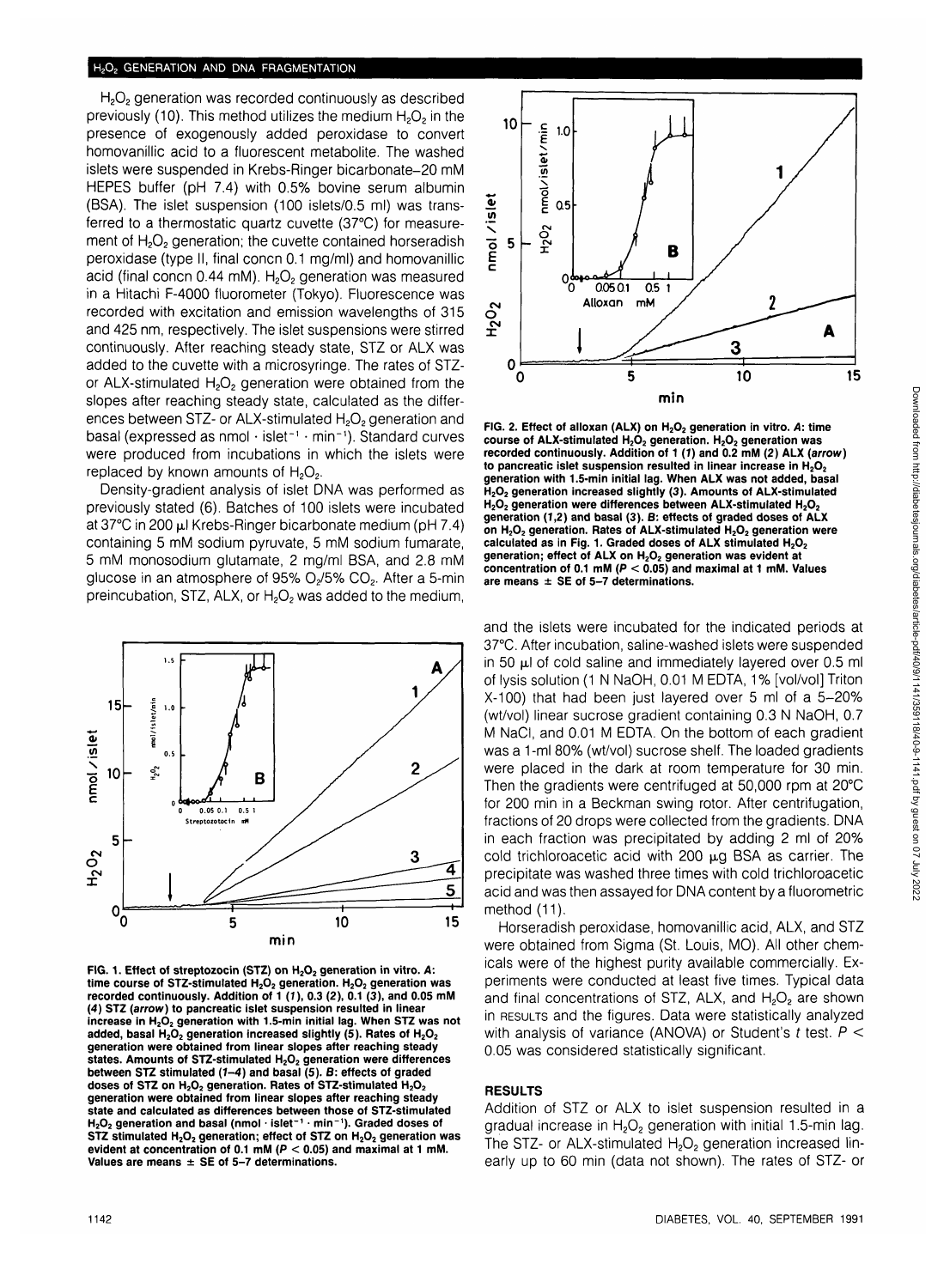ALX-stimulated  $H_2O_2$  generation were obtained from the linear slopes after reaching a steady state and calculated as the differences between those of STZ- or ALX-stimulated H<sub>2</sub>O<sub>2</sub> generation (Fig. 1A,  $1-4$ ; Fig. 2A, 1 and 2) and basal H<sub>2</sub>O<sub>2</sub> generation (Fig. 1A5; Fig. 2A3). Graded doses of STZ and ALX stimulated  $H_2O_2$  generation (Figs. 1B and 2B); the effects of STZ and ALX on the rates of  $H_2O_2$  generation were evident at a concentration of 0.1 mM and maximal at 1 mM. STZ and ALX failed to stimulate  $H_2O_2$  generation in the absence of islets or in the broken cells.

Islets were incubated with STZ or ALX for 7-20 min, and velocity sedimentation of DNA was examined in an alkaline



FIG. 3. Effect of streptozocin (STZ) on **DNA** fragmentation in vitro. A-C: effect of STZ on **DNA** fragmentation (velocity sedimentation of **DNA).** Islets were incubated with STZ for 7-20 min, and velocity sedimentation of **DNA** was examined in alkaline sucrose density gradient. **DNA** of islets incubated without STZ for 20 min was recovered as single peak near bottom of gradient (4, fraction 4), position at which undamaged **DNA** sediments (A). However, after 7-min incubation with 1 mM STZ, considerable amount of **DNA** sedimented as broad peak in middle of gradient with concomitant decrease in undamaged **DNA** (fraction 4; B). After incubation with 1 mM STZ for 20 min, **DNA** sedimented slower as broad peak and was almost completely fragmented (C). Identical results were obtained when islets were incubated with 1 mM **ALX** instead of 1 mM STZ (data not shown). D: effect of 20-min exposure to graded doses of STZ on undamaged **DNA** contents. Effects of graded doses of STZ or ALX (data not shown) on **DNA** fragmentation were studied as in C. **DNA** in fraction 4 was considered undamaged. Graded doses of STZ and ALX decreased amounts of undamaged **DNA** contents in fraction 4; effects were evident at concentration of 0.1 mM ( $P < 0.05$ ) and maximal at 1 mM. Values are means  $\pm$  SE of 5-7 determinations.



FIG. 4. Effects of administration of streptozocin (STZ) or alloxan (ALX) in vivo on  $H_2O_2$  generation. A, B: 65 mg/kg i.v. STZ (1) or 65 mg/kg i.v. **ALX** (2) was injected into rats. Twenty minutes after STZ or **ALX** injection, islets were isolated from pancreas, and  $H_2O_2$  generation was measured. Injection of STZ (1) or ALX (2) increased rate of H<sub>2</sub>O<sub>2</sub> generation, which was higher than control rate (3). One typical experiment is shown in A, and data from 5-7 different experiments are shown in B. Values are means  $\pm$  SE of 5-7 determinations; 1 or 2 is significantly different from 3 at 10 min ( $P < 0.05$ ).

sucrose density gradient (Fig. 3). DNA of islets incubated without STZ for 20 min was recovered as a single peak near the bottom of the gradient, the position at which undamaged DNA sediments (Fig. 3A). However, after only a 7-min incubation with 1 mM STZ, a considerable amount of DNA sedimented as a broad peak in the middle of the gradient with a concomitant decrease in undamaged DNA (Fig. 3B). After incubation with 1 mM STZ for 20 min, the DNA was almost completely fragmented (Fig. 3C); the islet DNA sedimented slower as a broad peak, indicating that STZ induces islet DNA fragmentation. ALX also induced DNA fragmentation. Graded doses of STZ and ALX induced DNA fragmentation, and their effects were observed at a concentration of 0.1 mM and were maximal at 1 mM (Fig. 3D; data not shown).

STZ (65 mg/kg) or ALX (65 mg/kg) was injected intravenously into rats. Twenty minutes after STZ or ALX injection, the islets were isolated from the pancreas, and  $H_2O_2$  generation was measured (Fig.4). Injection of STZ or ALX increased the rates of  $H_2O_2$  generation; the rate of STZ- or ALX-stimulated  $H_2O_2$  generation was higher than the control rate. Twenty minutes after STZ or ALX injection, the islets were also isolated from the pancreas, and the velocity sedi-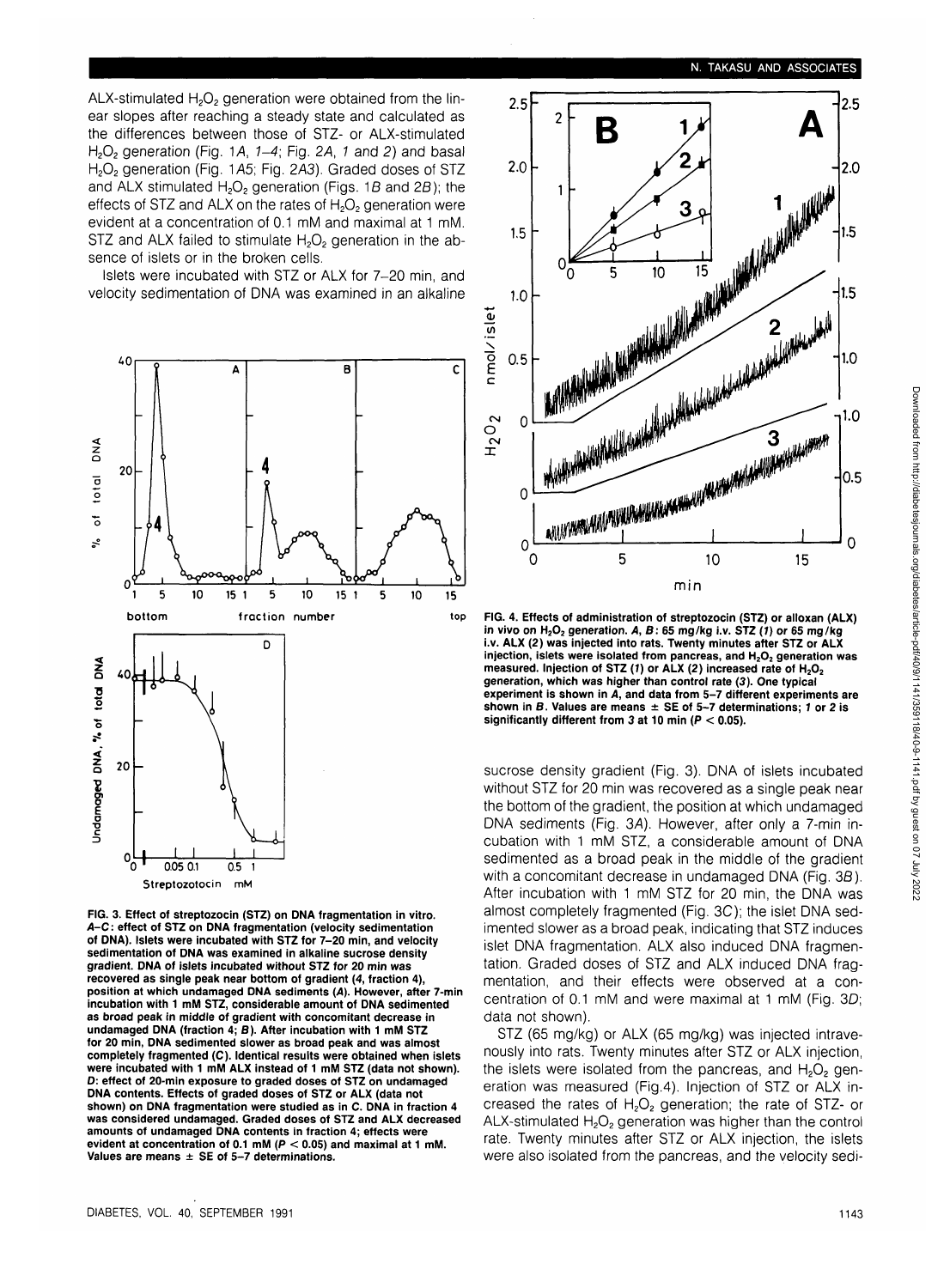#### H<sub>2</sub>O<sub>2</sub> GENERATION AND DNA FRAGMENTATION

mentation of islet DNA in the alkaline sucrose gradient was examined (Fig. 5). The DNA of islets of rats not injected with STZ or ALX was recovered as a single peak near the bottom of the gradient, the position at which undamaged DNA sediments (Fig. 5A). However, injection of STZ or ALX induced DNA fragmentation, and a considerable amount of DNA sedimented as a broad peak in the middle of the gradient with a concomitant decrease in undamaged DNA (Fig. 5, B) and C).

Islets were incubated with graded doses of  $H_2O_2$  for 20 min, and velocity sedimentation of DNA was examined in an alkaline sucrose density gradient (Table 1). The DNA of islets incubated without  $H_2O_2$  for 20 min was recovered as a single peak near the bottom of the gradient, the position at which undamaged DNA sediments. However, after incubation with 500  $\mu$ M H<sub>2</sub>O<sub>2</sub> for 20 min, the DNA was almost completely fragmented; the islet DNA sedimented slower as a broad peak, indicating that H<sub>2</sub>O<sub>2</sub> induces islet DNA fragmentation. Graded doses of H<sub>2</sub>O<sub>2</sub> induced DNA fragmentation (Table 1); the effect of  $H_2O_2$  on DNA fragmentation was evident at a concentration of 30  $\mu$ M and maximal at 500  $\mu$ M.

### **DISCUSSION**

STZ and ALX are diabetogenic (2) and induce DNA fragmentation in isolated rat pancreas islets in vitro and in rats in vivo to cause diabetes mellitus (4-6,12). However, precise mechanisms for the STZ- and ALX-induced DNA fragmentation are not known. We demonstrated that STZ and ALX stimulated  $H_2O_2$  generation, which induced DNA fragmentation. These findings may support Okamoto's proposal that STZ and ALX induce diabetes mellitus through the following biochemical events: STZ and  $ALX\rightarrow H_2O_2$  generation→DNA fragmentation→β-cell destruction.

Catalase has been shown to protect against ALX-induced islet DNA fragmentation  $(6)$ , indicating that  $H_2O_2$  generation



**FIG. 5. Effects of administration of streptozocin (STZ) or alloxan (ALX) in vivo on DNA fragmentation. STZ or ALX (65 mg/kg i.v.) was injected into rats. Twenty minutes after STZ (B) or ALX (C) injection, islets were isolated from pancreas, and velocity sedimentation of islet DNA in alkaline sucrose gradient was examined. DNA of rat islets, not injected with STZ or ALX, was recovered as single peak near bottom of gradient (4, fraction 4), position at which undamaged DNA sediments (A). However, injection of STZ (B) or ALX (C) induced DNA fragmentation, and considerable amount of DNA sedimented as broad peak in middle of gradient with concomitant decrease in undamaged DNA.**

| 100LL 1                                                                         |
|---------------------------------------------------------------------------------|
| Effect of H <sub>2</sub> O <sub>2</sub> on DNA fragmentation in vitro (velocity |
| sedimentation of DNA)                                                           |

TABLE 1

| $H_2O_2$ concentration ( $\mu$ M) | DNA content in fraction 4<br>(% of total DNA) |
|-----------------------------------|-----------------------------------------------|
| O                                 | $39 \pm 5$                                    |
|                                   | $38 \pm 7$                                    |
| 10                                | $39 \pm 6$                                    |
| 20                                | $34 \pm 5$                                    |
| 30                                | $30 \pm 4$                                    |
| 50                                | $27 \pm 4$                                    |
| 80                                | $14 \pm 5$                                    |
| 100                               | $8 \pm 3$                                     |
| 200                               | $6 \pm 2$                                     |
| 500                               | $4 \pm 1$                                     |
| 1000                              | $4 + 1$                                       |

Values are means ± SE of 5-7 determinations. Islets were incubated without or with graded doses of  $H_2O_2$  for 20 min, and velocity sedimentation of DNA was examined in an alkaline sucrose density gradient (Fig. 3). DNA of islets incubated without  $H_2O_2$  for 20 min was recovered as a single peak near bottom of gradient. However, after incubation with  $H_2O_2$  for 20 min, peak of DNA became lower, and DNA sedimented slower as a broad peak; after incubation with  $500 \mu M$  H<sub>2</sub>O<sub>2</sub> for 20 min, DNA sedimented slower as a broad peak and was almost completely fragmented. Effects of 20-min exposure to graded doses of  $H_2O_2$  on DNA fragmentation were studied (Fig. 3D). Fraction 4, undamaged DNA. Graded doses of H<sub>2</sub>O<sub>2</sub> decreased amounts of undamaged DNA contents in fraction 4; effect was evident at concentration of 30  $\mu$ M ( $P$  < 0.05) and maximal at 500  $\mu$ M.

might mediate the action of ALX. In this study, we demonstrated that ALX stimulated  $H_2O_2$  generation, which caused DNA fragmentation. When ALX is injected into rats, it accumulates in the islets of Langerhans (13). We demonstrated that ALX stimulated  $H_2O_2$  generation and DNA fragmentation in vitro and in vivo;  $H_2O_2$  generation and DNA fragmentation may play some role in the development of diabetes mellitus.

Another drug that has been used to induce diabetes in experimental animals is STZ, a nitrosourea compound produced by Streptomyces achomogenes. STZ has been thought to damage DNA directly by a chemical reaction of its nitroso group with the DNA rather than by increasing oxygen radical formation. However, we found that STZ itself stimulated H<sub>2</sub>O<sub>2</sub> generation. When STZ was injected, it accumulated in the islets  $(14)$ . STZ stimulated  $H_2O_2$  generation and DNA fragmentation in vitro and in vivo. STZ-induced H<sub>2</sub>O<sub>2</sub> generation may play some role in DNA fragmentation and the development of diabetes mellitus.

STZ, ALX, and  $H_2O_2$  induced DNA fragmentation (Fig. 3; Table 1). STZ and ALX produced 100-1000  $\mu$ M H<sub>2</sub>O<sub>2</sub>/10 min, and 100-1000  $\mu$ M H<sub>2</sub>O<sub>2</sub> induced DNA fragmentation. Thus, it is reasonable to propose that  $H_2O_2$  generation may act as a mediator for STZ- and ALX-induced DNA fragmentation, which induces diabetes mellitus (4-7). The  $H_2O_2$ -induced DNA fragmentation is not specific for pancreatic islets and has been reported in other cells (15). STZ and ALX are structurally different but have a common pathway to induce  $H<sub>2</sub>O<sub>2</sub>$  generation and DNA fragmentation to inhibit  $\beta$ -cell function. This seems to be of special importance in understanding the pathogenesis of insulin-dependent diabetes mellitus.

Generation of  $H_2O_2$  appears to be a natural process and is of universal occurrence in various cells. However, there have been no reports to show generation of  $H_2O_2$  in pan-